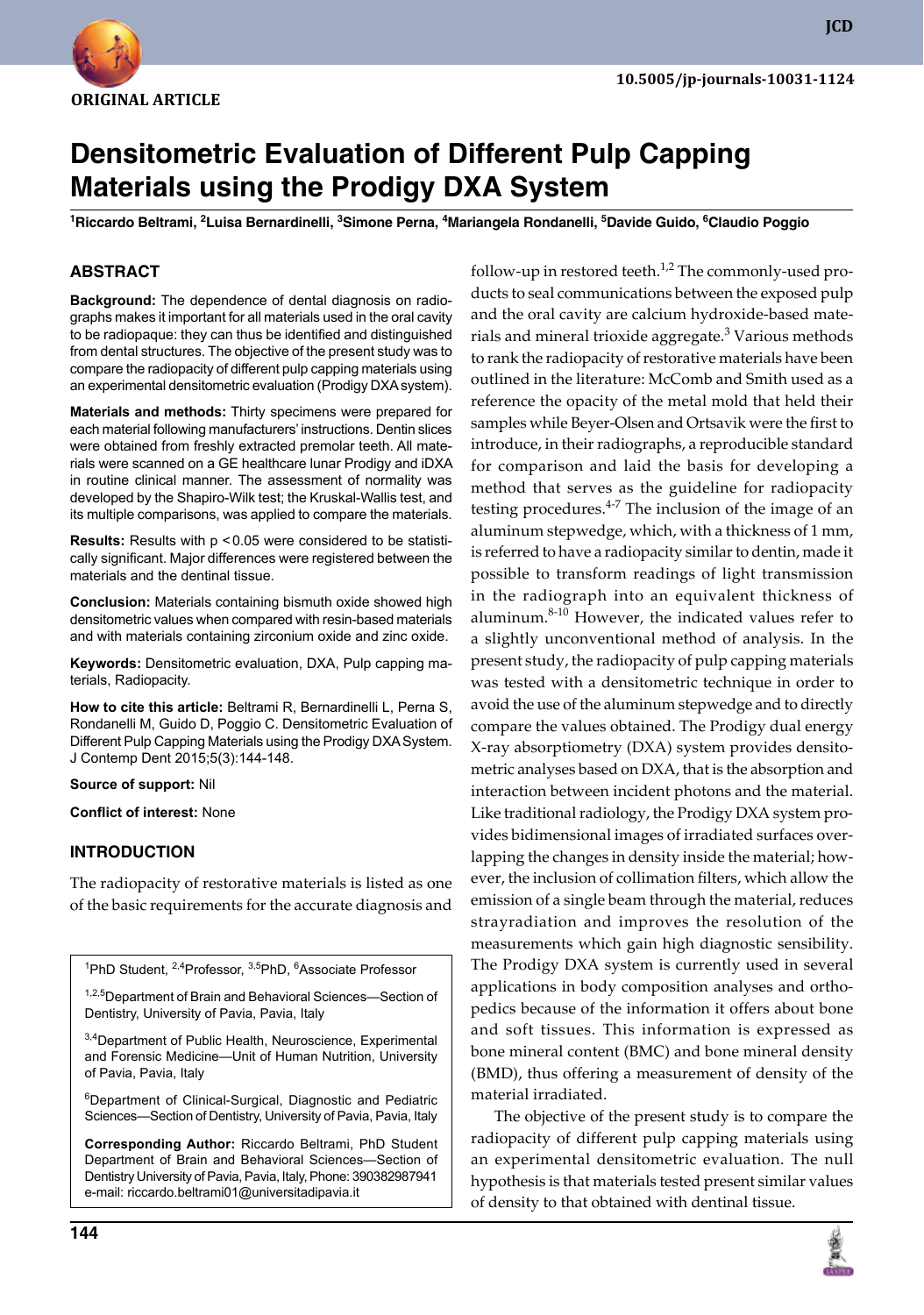#### **MATERIALS AND METHODS**

The materials tested in this study are listed in Table 1. Thirty standardized specimens of each material were prepared in accordance with manufacturers' instructions; in addition, 30 dentin slices (1 mm in thickness and 4 mm in diameter) were obtained from freshly extracted noncarious teeth by using slow-speed diamond disks; these were stored in a 0.1% thymol solution until used. The teeth were all extracted for periodontal reasons in the Department of Clinical-Surgical, Diagnostic and Pediatric Sciences—Section of Dentistry (University of Pavia). The dentin slices were for the purpose of radiographic comparison with the materials. Dycal Ivory (Dentsply Tulsa Dental, Johnson City, TN, USA), Dycal Dentin (Dentsply Tulsa Dental, Johnson City, TN, USA), MTA Angelus (Angelus, Londrina, PR, Brazil), Biodentine (Septodont, Saint-Maur-des-Fosses, France) and Proroot MTA (Dentsply Tulsa Dental, Johnson City, TN, USA) were mixed and placed into silicon molds measuring 1 mm in thickness and 4 mm in internal diameter. The specimens were covered with glass plates on each side to allow for the removal of excessive material. Thirty specimens of Calcimol LC (Voco GmbH, Cuxhaven, Germany) were prepared by condensing the material into silicon molds (1 mm in thickness and 4 mm in internal diameter). The molds were filled with the light-curing material and a glass slide pressed onto each side to extrude any excess material and to form a flat surface. The distal end of the light guide was placed against the surface of the material and positioned concentrically to the cavity in the mold; the material was then light-cured from the top using the Celalux II (Voco, Cuxhaven, Germany) curing light.

One, standard, light polymerization mode was used for each material: 1000 mW/cm<sup>2</sup> for 40 seconds. The cordless curing unit was maintained at full charge before use and irradiance was monitored periodically by using a radiometer (SDS Kerr, Orange, CA).

The specimens were kept in a chamber at 37°C and 95% relative humidity for 24 hours. Ten arrays were set by collecting three samples for each material in order to scan them with the Prodigy DXA system (GE Healthcare, Madison, WI).

## **Dual Energy X-ray Absorptiometry Measurements**

All materials were scanned on a GE Healthcare Lunar Prodigy and iDXA in routine clinical manner per manufacturer recommendations. For the Prodigy, Encore software (GE Healthcare, Madison, WI) version 9.2 was used for acquisition and 11.4 for analysis; with iDXA, Encore software version 9.3 was used to acquire scans with version 11.0 used for analyses. The precision assessments were performed in routine clinical manner in accordance with International Society for Clinical Densitometry (ISCD) recommendations.

## **Statistical analysis**

Data collected were analyzed with R software (version 2.15.3, Development Core Team, 2013) and its package pgirmess. $^{11,12}$  The assessment of normality was developed with the Shapiro-Wilk test. The Kruskal-Wallis test, and its multiple comparisons, was applied to compare the materials in order to determine which groups were different (with pairwise comparisons adjusted

| Material            | Composition                                                                                                                                                                                                                                                                                            | Lot. No. | Manufacturer                                    |
|---------------------|--------------------------------------------------------------------------------------------------------------------------------------------------------------------------------------------------------------------------------------------------------------------------------------------------------|----------|-------------------------------------------------|
| Dycal Ivory         | Two-paste system made of a base paste (1,3-butylene glycol<br>disalicylate, zinc oxide, calcium phosphate, calcium tungstate, iron oxide<br>pigments) and a catalyst paste (calcium hydroxide, N-ethyl-o/p-toluene<br>sulphonamide, zinc oxide, titanium oxide, zinc stearate)                         | 120717   | Dentsply Tulsa Dental,<br>Johnson City, TN, USA |
| <b>Dycal Dentin</b> | Two-paste system made of a base paste (1,3-butylene glycol<br>disalicylate, zinc oxide, calcium phosphate, calcium tungstate, iron oxide<br>pigments) and a catalyst paste (calcium hydroxide, N-ethyl-o/p-toluene<br>sulphonamide, zinc oxide, titanium oxide, zinc stearate, iron oxide<br>pigments) | 121003   | Dentsply Tulsa Dental,<br>Johnson City, TN, USA |
| Calcimol LC         | Light-curing one-component material containing urethanedimethacrylate<br>resin, calcium dihydroxide, 2-dimethylaminoethyl methacrylate                                                                                                                                                                 | 1244494  | Voco GmbH,<br>Cuxhaven, Germany                 |
| MTA-Angelus         | Silicon dioxide, potassium oxide, aluminum oxide, sodium oxide, iron<br>oxide, sulfur trioxide, calcium oxide, bismuth oxide, magnesium oxide,<br>insoluble residues of calcium oxide, potassium sulfate and sodium sulfate                                                                            | 24120    | Angelus, Londrina, PR,<br>Brazil                |
| <b>Biodentine</b>   | Powder containing tricalcium silicate, calcium carbonate and zirconium<br>oxide.<br>Liquid containing water, calcium chloride (accelerator) and modified<br>polycarboxylate                                                                                                                            | B06562   | Septodont, Saint-Maur-<br>des-Fosses, France    |
| ProRoot MTA         | Powder: calcium phosphate, calcium oxide, silica, bismuth oxide, Liquid:<br>distilled water                                                                                                                                                                                                            | 12001879 | Dentsply Tulsa Dental,<br>Johnson City, TN, USA |

**Table 1:** Characteristics of tested materials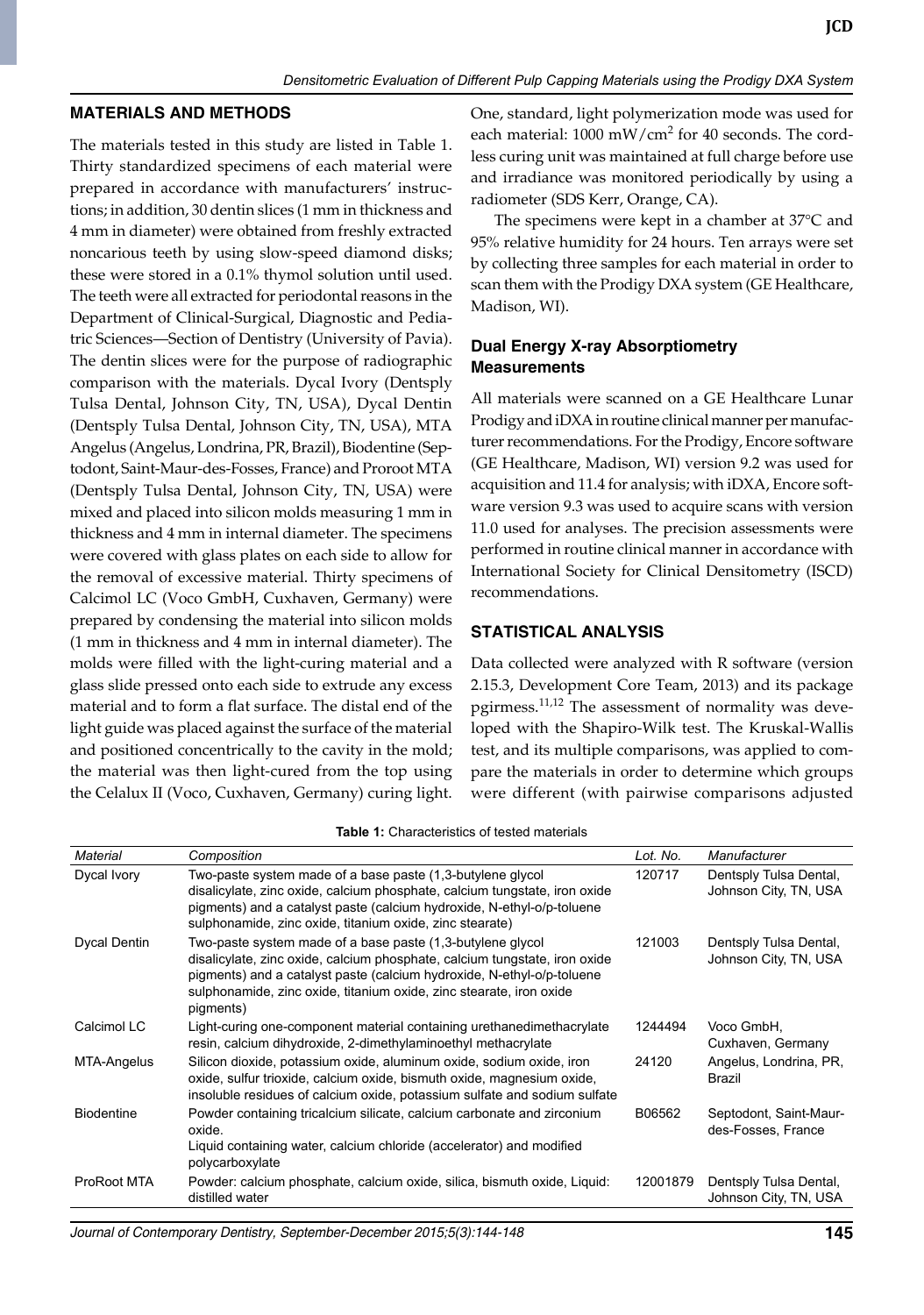appropriately).<sup>13</sup> Results with  $p < 0.05$  were considered statistically significant.

# **RESULTS**

For dentin, and for each pulp capping material, descriptive statistics of BMD are shown in Table 2 and represented (by boxplots) in Figure 1. The null-hypothesis that the distributions in groups were modeled as a Gaussian random variable was not confirmed by the Shapiro-Wilk test ( $p < 0.05$ ). The results obtained by the Kruskal-Wallis test, and its multiple comparisons, is reported in Table 3. The Kruskal-Wallis test returned a significant result



**Fig. 1:** Box plot of densitometric values for each material tested. The bold horizontal line shows the median value. The top and bottom of the box show the 25th and 75th percentiles, respectively. The vertical dashed lines are called the 'whiskers', they show 1.5 times the interquartile range of the data (i.e. the difference in the third and first quartiles of the observed index). Points more than 1.5 times the interquartile range above the third quartile and points less than 1.5 times the interquartile range are defined as outliers and are plotted individually

 $(p < 0.001)$ ; this indicates that at least one of the groups is different from at least one of the others. Concerning multiple comparisons, all the materials, except Dycal Ivory, showed densitometric values significantly higher than dentinal tissue ( $p < 0.05$ ). ProRoot MTA and MTA Angelus showed the highest values of density when compared with the other materials ( $p < 0.05$ ). Significant differences were also noted between Calcimol LC and Dycal Ivory ( $p < 0.05$ ).

## **DISCUSSION**

The dependence of dental diagnosis on radiographs makes it important for all materials used in the oral cavity to be radiopaque: they can thus be identified and distinguished from dental structures. This property is even more important for pulp capping materials, which are used in contact with pulp tissue. The use of materials less radiopaque than dentin below restorative materials could be radiographically mistaken for decalcified or carious dentin.<sup>14</sup> Moderately, radiopaque materials are preferable to those with a high degree of radiopacity since the latter may obscure caries-adjacent restorations.<sup>15-17</sup> It is desirable that restorative materials have radiopacity values similar to that of enamel for better performance.<sup>15,18</sup> Duarte et al evaluated the radiopacity of Portland cement with different radiopacifying agents; they were added because the original formulation of Portland cement had a low radiopacity, making impossible to distinguish it from bone and dentinal tissues.<sup>19,20</sup> It was observed that this association is more radiopaque when the following radiopacifying agents were added in decreasing order: bismuth oxide, zirconium oxide, calcium tungstate, barium sulfate and zinc oxide. Therefore, it could be

| Materials         | Obs | Mean   | Median | Std. Dev. | Min.   | Max.   |
|-------------------|-----|--------|--------|-----------|--------|--------|
| Dentin            | 30  | 0.0804 | 0.0755 | 0.0183    | 0.0590 | 0.1220 |
| Dycal Ivory       | 30  | 0.1132 | 0.1050 | 0.0203    | 0.0890 | 0.1600 |
| Dycal Dentin      | 30  | 0.1208 | 0.1190 | 0.0068    | 0.1100 | 0.1320 |
| Calcimol LC       | 30  | 0.1293 | 0.1295 | 0.0090    | 0.1150 | 0.1490 |
| MTA Angelus       | 30  | 0.2637 | 0.2630 | 0.0180    | 0.2210 | 288    |
| <b>Biodentine</b> | 30  | 0.1248 | 0.1250 | 0.0120    | 0.1020 | 0.1410 |
| ProRoot MTA       | 30  | 0.2730 | 0.2740 | 0.0134    | 0.2550 | 0.2930 |

**Table 2:** Descriptive statistics for each material tested

**Table 3:** Adjusted p-values and Kruskal-Wallis values (in brackets) obtained for each pairwise comparison between the materials p <0.05 corresponded to values of comparison (>47.67) statistically significant

|                      | Dentin | Dycal Ivory  | Dycal dentin       | Calcimol LC        | MTA-Angelus         | Biodentine         | ProRoot MTA         |
|----------------------|--------|--------------|--------------------|--------------------|---------------------|--------------------|---------------------|
| Dentin               |        | >0.05(40.72) | $< 0.05$ * (61.90) | $< 0.05$ * (89.20) | $< 0.05$ * (153.42) | $< 0.05$ * (74.02) | $< 0.05$ * (162.92) |
| Dycal Ivory          |        |              | >0.05(21.18)       | $< 0.05$ * (48.48) | $< 0.05$ * (112.70) | >0.05(33.30)       | $< 0.05$ * (122.20) |
| Dycal Dentin         |        |              |                    | >0.05(27.3)        | $< 0.05$ * (91.52)  | >0.05(12.12)       | $< 0.05$ * (101.02) |
| Calcimol LC          |        |              |                    |                    | $< 0.05$ * (64.22)  | >0.05(15.18)       | $< 0.05$ * (73.72)  |
| MTA Angelus          |        |              |                    |                    |                     | $< 0.05$ * (79.40) | >0.05(9.50)         |
| <b>Biodentine</b>    |        |              |                    |                    |                     |                    | $< 0.05* (88.90)$   |
| * Significant values |        |              |                    |                    |                     |                    |                     |

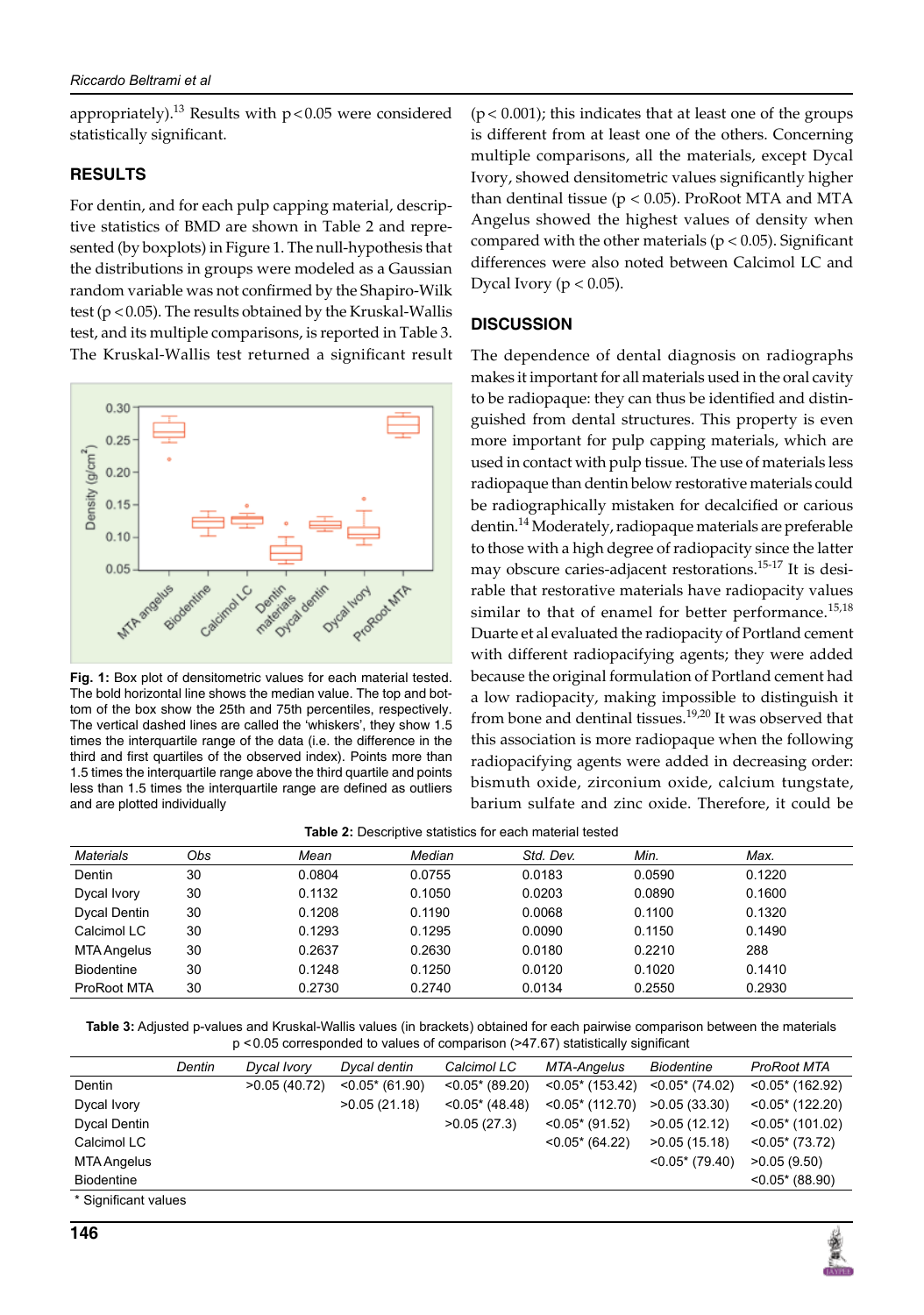inferred that, depending on the amount and proportion of each radiopacifying agent, more or less radiopaque cement might be obtained.<sup>21</sup> The comparison derived from the present study highlighted the different influences of the components of each material, largely respecting the information provided in Duarte et al.<sup>19</sup> Indeed, MTA-Angelus and ProRoot MTA showed the highest values in experimental densitometric evaluation, confirming the key role of bismuth oxide-which represents the 20% of both products.<sup>22</sup> However, all materials tested showed a significant difference in the densitometric evaluation with BMD against dentin, thus sharing an important property. As reported above, the components which resulted in a higher density to materials when they were scanned with the GE healthcare Lunar Prodigy and iDXA were zinc oxide, contained in Dycal Dentin and Dycal Ivory, and zirconium oxide, contained in Biodentin. Zinc oxide is a well-known radiopacifying agent previously used in restorative and endodontic materials, such as zincoxide-eugenol based cements.<sup>23</sup> Zirconium oxide, unlike bismuth oxide which has a high intrinsic radiopacity, imparts a lower radiopacity even though it seems to guarantee the clinical requests for this type of dental material. Due to this fact, the high percentage of bismuth oxide contained in MTA-Angelus and ProRoot MTA does not appear to be completely justified; in fact bismuth oxide is not inert but slows the setting time and is a known catalyst for the oxidation of various organic compounds. Moreover, Chan et al have added that a moderate degree of radiopacity is preferable to a high degree.<sup>24</sup> Very high radiopacity, like that of amalgam, does not provide the best condition for detecting radiolucent areas, such as recurrent caries adjacent to restorations. Calcimol LC is the only resin-based material tested in this study, however it maintains acceptable degrees of radiopacity providing significant differences with dentin tissue.

The main limit of the present study is the low number of dentin samples which do not represent all the individual variations of density and mineral content. The randomized method used when the operator did the extractions should prevent from further limitations and bias.

The strength of the densitometric evaluation provided by the Prodigy DXA System is the ability to minimize measurement errors. Differently from the radiographic evaluation which shows how a material appears in a bidimensional format, BMD values show which is the material density.

#### **conclusion**

The null-hypothesis that all materials present similar values of density to that obtained with dentinal tissue

has been rejected because of the significant differences the materials showed when evaluated with the experimental method based on a GE Healthcare Lunar Prodigy and iDXA. Thanks to this method, the values obtained could be directly analyzed without employing the aluminum stepwedge, thus reducing the risk of error. $^{25}$ 

#### **ACKNOWLEDGMENTS**

We thank the Instituto Santa Margherita (via Emilia 10, 27100 Pavia, Italy) for allowing access to its facilities and machinery useful for the development of the study.

#### **REFERENCES**

- 1. Grossman LI. Endodontic practice. 7th ed. Philadelphia, PA: Lea and Febiger 1970. p. 85-92.
- 2. Rasimick BJ, Gu S, Deutsch AS, Musikant BL. Measuring the radiopacity of luting cements, dowels, and core build-up materials with a digital radiography system using a CCD sensor. J Prosthodont 2007 Sep-Oct;16(5):357-364.
- 3. Dominguez MS, Witherspoon DE, Gutmann JL, Opperman LA. Histological and scanning electron microscopy assessment of various vital pulp-therapy materials. J Endod 2003 May;29(5):324-333.
- 4. McComb D, Smith DC. Comparison of physical properties of five commonly used root canal sealers. Oral Surg 1967;24: 89-101.
- 5. Beyer-Olsen EM, Orstavik D. Radiopacity of root canal sealers. Oral Surg Oral Med Oral Pathol 1981;51:320-328.
- 6. American Dental Association, council on dental materials, instruments and equipment. Specification No 57 for endodontic filling materials. J Am Dent Assoc 1984;108:88.
- 7. International organization for sandardization. International standard ISO 6876-1986: dental root canal sealing materials.
- Eliasson ST, Haasken B. Radiopacity of impression materials. Oral Surg Oral Med Oral Pathol 1979 May;47(5):485-491.
- 9. Goshima T, Goshima Y. The optimum level of radiopacity in posterior composite resins. Dentomaxillofac Radiol 1989 Feb;18(1):19-21.
- 10. Williams JA, Billington RW. A new technique for measuring the radiopacity of natural tooth substance and restorative materials. J Oral Rehabil 1987 May;14(3):267-269.
- 11. R Core Team. RA language and environment for statistical computing. R Foundation for Statistical Computing. 2013; Vienna, Austria. ISBN 3-900051-07-0. Available at: http:// www.R-project.org/
- 12. Giraudoux P. pgirmess: Data analysis in ecology. R package version 1.5.8. 2013. Available at: http://CRAN. R-project.org/package=pgirmess.
- 13. Castellan S. Non parametric statistics for the behavioural sciences. 1st ed. New York: McGraw Hill Int 1988. p. 213-214.
- 14. Prévost AP, Forest D, Tanguay R, DeGrandmont P. Radiopacity of glass ionomer dental materials. Oral Surg Oral Med Oral Pathol 1990 Aug;70(2):231-235.
- 15. Espelid I, Tveit AB, Ericksson RL, Keck SC, Glasspoole EA. Radiopacity of restorations and detection of secondary caries. Dent Mater 1991 Apr;7(2):114-117.
- 16. Goshima T, Goshima Y. The optimum level of radiopacity of composite inlay materials and cements. Oral Surg Oral Med Oral Pathol 1989;18:19-21.

*Journal of Contemporary Dentistry, September-December 2015;5(3):144-148* **147**